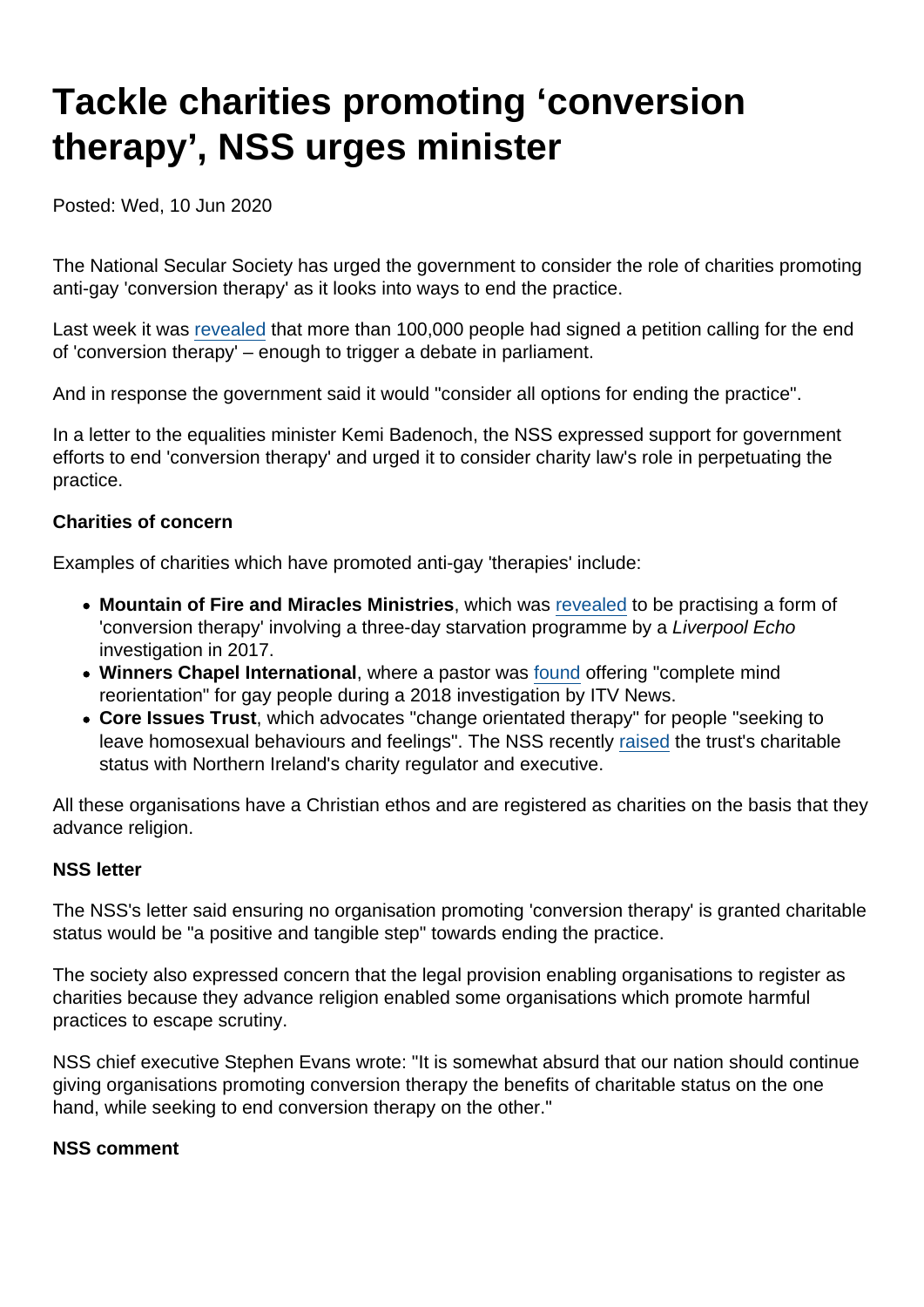Explaining the letter, Mr Evans said: "Reviewing the charitable status of organisations that promote conversion therapy would be an obvious place to start the work of tackling the harms it causes.

"Charitable status brings tax breaks and recognition that an organisation is serving a public benefit. Those promoting harmful and widely discredited therapies which encourage people to change or suppress their sexuality should have that status revoked.

"And the law should change so charities promoting harmful practices can no longer hide behind the argument that they are advancing religion."

Charities and public benefit

- Organisations which register as charities are required to serve a public benefit. The Charities Act of 2011 outlines a series 'charitable purposes' which charities can register under, one of which is 'the advancement of religion'.
- In a 2018 [report](https://www.secularism.org.uk/uploads/nss-advancement-of-religion-charity-report-(electronic).pdf) the NSS [argued](https://www.secularism.org.uk/news/2019/03/over-12000-charities-exist-only-to-promote-religion-nss-reveals) that 'the advancement of religion' should be removed as a charitable purpose.

Government commitment to ending 'conversion therapy'

• The government [said](https://www.secularism.org.uk/news/2018/07/nss-welcomes-government-plan-to-ban-lgbt-conversion-therapy) it would bring forward proposals to end the practice of LGBT 'conversion therapy' in the UK in 2018. In January this year it said it was still committed to doing so.

Conversion therapy: the harm caused

- A 2014 [consensus statement](https://www.secularism.org.uk/uploads/uk-council-for-psychotherapy-consensus-statement-on-conversion-therapy.pdf?v=1502895374) from the UK Council for Psychotherapy concluded that 'conversion therapy' was harmful. In 2017 major counselling and psychotherapy bodies from across the UK [committed](https://www.secularism.org.uk/uploads/memorandum-of-understanding-on-conversion-therapy-(2017).pdf?v=1516266672) to ending 'conversion therapy'.
- According to the Ozanne Foundation's[?2018 National Faith & Sexuality Survey,](https://ozanne.foundation/faith-sexuality-survey-2018/) well over half of respondents who had attempted to change their sexual orientation had suffered from mental health?issues?as a result. Around 40% of those who had suffered mental health issues had self-harmed.

Note:

An earlier version of this article mentioned the role of Christian Action Research and Education (CARE), which donated £500 to a conference where speakers addressed the issue of homosexuality in a Christian context in 2009.

CARE has said it didn't co-organise this event or attend it, and it only "learned after the event that the subject of 'unwanted same sex attraction' also known as 'gay cure' was discussed".

A spokesperson for CARE has told the NSS it "does not support conversion therapy, has never lobbied for it and never will". We're happy to publish this clarification.

Image by [Pam Simon](https://pixabay.com/users/pgbsimon-3023905/?utm_source=link-attribution&utm_medium=referral&utm_campaign=image&utm_content=1571621) from [Pixabay](https://pixabay.com/?utm_source=link-attribution&utm_medium=referral&utm_campaign=image&utm_content=1571621).

Share your story